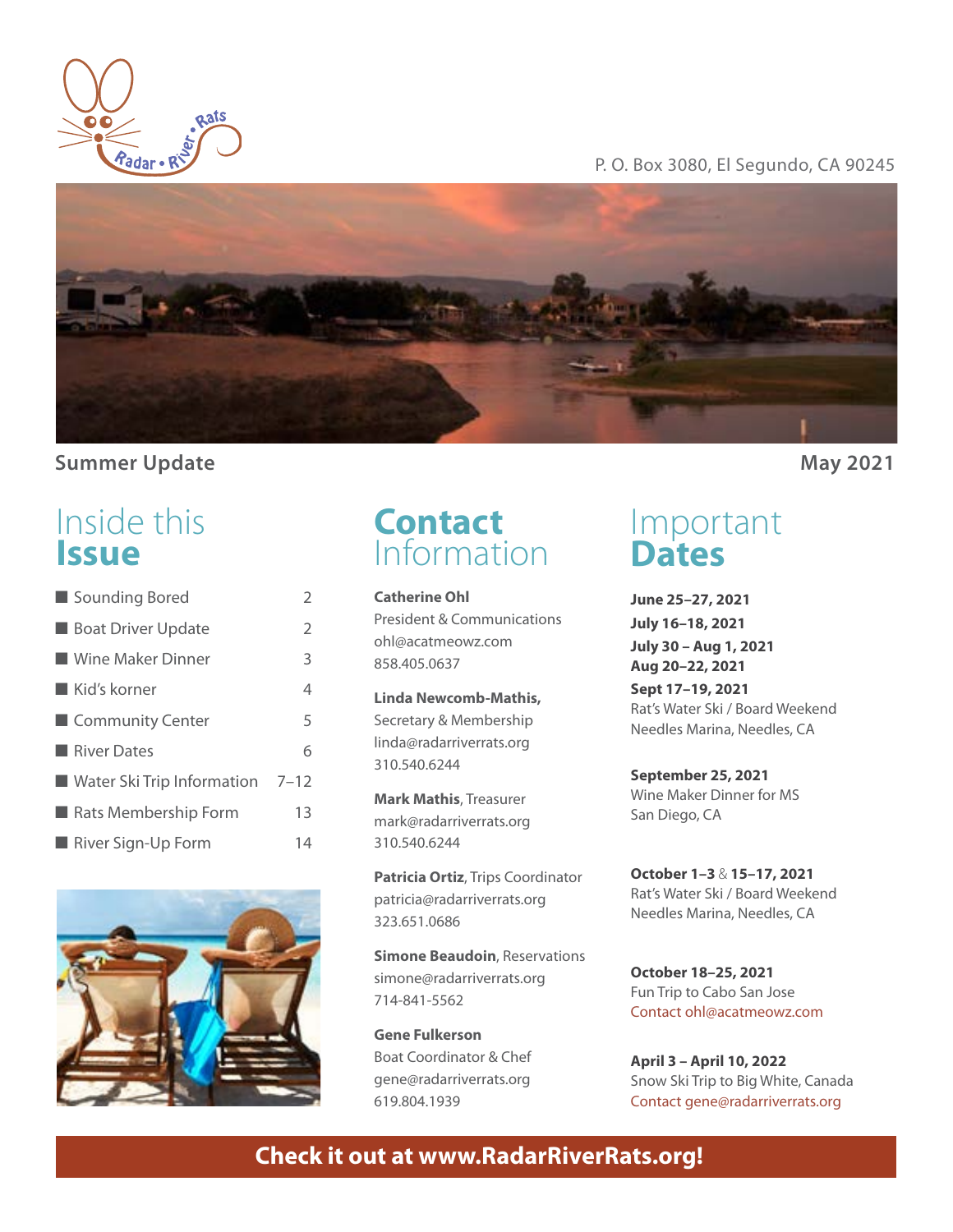# **SOUNDING** bored

We had another good year in 2020 and are headed back to Needles Marina for the summer again.

# Pricing for 2021

We've done a detailed analysis of our costs since 2014, which was the last time we raised our trip prices. In that time period the cost of renting the campsites at Needles Marina has more than doubled. Factoring in the higher costs of Needles Marina alone, we decided to raise the non-skier portion of the trip by \$20.

- Skier fee will be \$165 based on a gas cost of \$5 a gallon in Needles. If the price of gas exceeds this threshold, we may have to add a gas surcharge.
- Non-skier fee will be \$95.
- The child fee of \$35 remains unchanged for 2021. Children 5 and under will still be free. We love your kids, their energy and spirit. Skiing children pay the adult price.
- Individual membership will remain at \$20. A family membership will be \$40.

# Tripping with Pacific Rim

We will again attempt to team up with Pacific Rim Alliance to offer a spring trip to Big White, Canada. This is currently a work in progress. Big White is all ski-in-ski-out and offers the best, in our experience, late season skiing and boarding. You can pick the dates that suit your schedule best. Gene & I will be there the whole time... that is, if and when the Canadians open their borders to us Americans.  $\blacksquare$ 



# **BOAT DRIVER** update

## Welcome to Summer

Hope you are ready for the river.

I would like to welcome back our very excellent boat drivers— **Catherine Ohl**, **Mark Mathis** and maybe even **Craig Henderson**. All are busy getting their boats ready for the summer.

Needles Marina has been good to us. We mostly have the corner units (#172 & #173) with all the trees reserved again for our trips. The lagoon and marina were dredged again this winter. Our new day camp area has worked out well for us. And getting in and out of the marina has been much easier.

I will continue to embellish the river menus, adding some new twists, while staying within our budget. Come out to the river for a taste. Looking forward to skiing with you all again in 2021.

## Wine Maker Dinner

The date for the Wine Maker Dinner is Saturday, September 25, 2021. Catherine will be sending out announcements in June. Let me know if you'd like to attend by send your donation. Cost is \$100 for "Can Do MS". Mary is planning to join us this year.

See page 3 for more information.  $\blacksquare$ 

#### **The lagoon looks to be full!**



**2** — Summer 2021 **Water Ski the Net! Check us out at http://radarriverrats.org**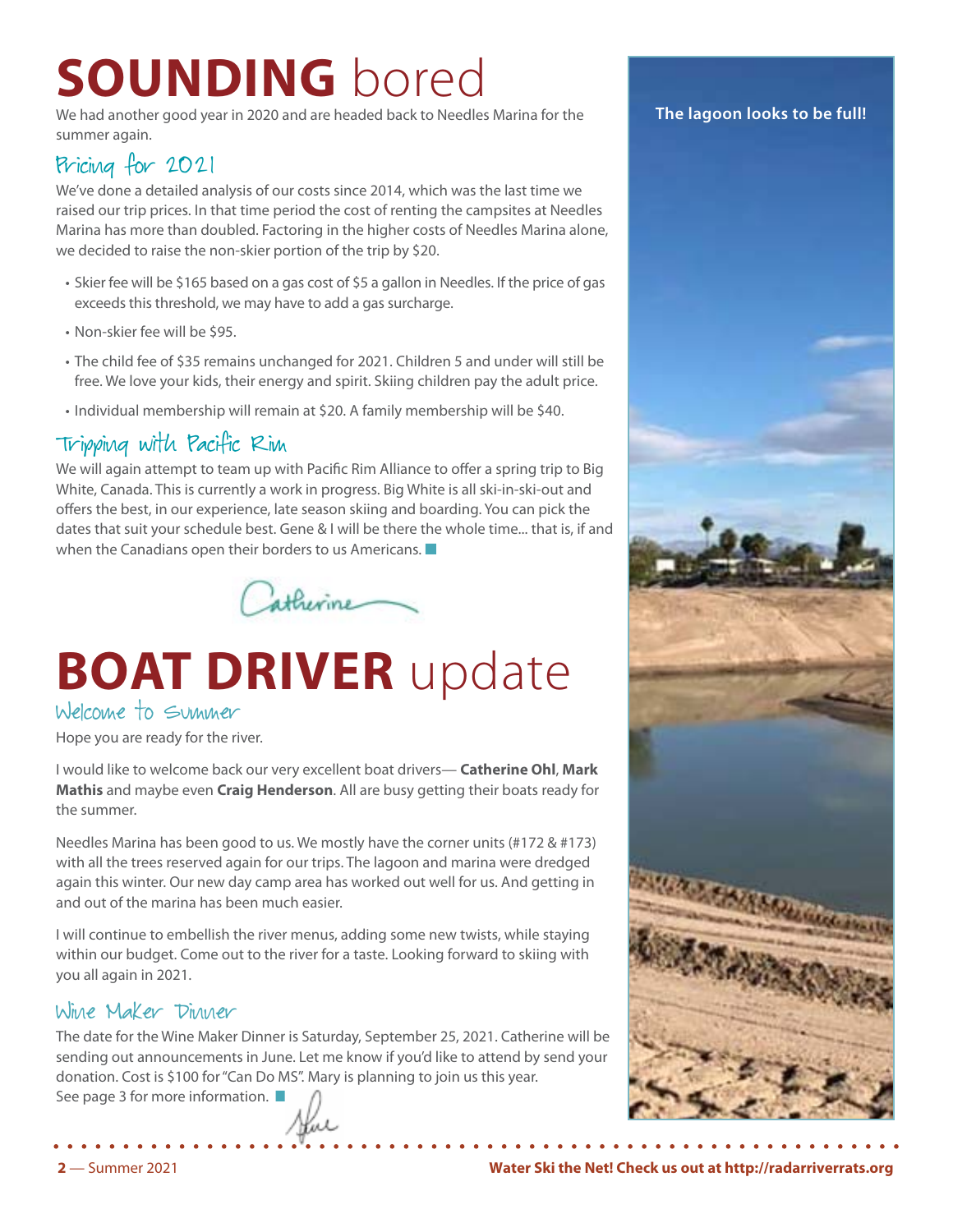# **Can Do MS Fundraiser— BIRTHDAY**

# Join the Rats for our 21st Annual

# **Fundraiser Dinner** for Can Do MS

# **Saturday, September 25, 2021, 5 PM**

10818 Viacha Dr, San Diego

## Sign Up

- $\Box$  YES, please sign me up!
- $\Box$  Sorry I won't be able to attend. Accept my donation.

# About the Dinner

- The dinner will consist of 7 courses with an exquisite wine or cocktail specifically matched to each course.
- The dinner typically lasts 5 hours.

# For Information

Call Gene at 858-467-9469

# ALL proceeds to benefit

**Can Do MS** formerly Heuga Center for MS IRS 501(c)(3) No. 74-2337853 www.mscando.org • 970-926-1290

### **Send your \$100\* Tax Deductible Contribution payable to**

Can Do MS c/o Gene Fulkerson 10818 Viacha Dr., SD, CA 92124

*\* 100% Tax Deductible. Since this is a fundraiser for charity, there will be no refunds.*

# **\$100\***

#### **May**

- 13 Jayne Glodowski
- 14 Paul Matsui
- 16 Jim Jeffery
- 27 Danielle Hess
- 30 John Erickson

#### **June**

- 6 Sean Griffin
- 13 Craig Henderson
- 14 Jordyn Mathis
- 21 Lisa Rivera

#### **July**

- 4 Krislyn Pomeroy
- 6 Carl Palczewski
- 16 Rick Fisher
- 16 Barbara Shanberg
- 18 Troy Stickney
- 28 Joel Voelzke
- 29 Janice Hess

#### **August**

- 1 Tom Fulkerson
- 4 Kenny Pomeroy
- 6 Dan Kowieski
- 12 Thomas Newcomb

#### **September**

- 6 Laura Priess
- 8 Catherine Ohl
- 9 Carmen Jackson
- 9 Conor Griffin
- 11 Stephanie Thompson
- 24 Mickey Klinger
- 25 Dallas Wymes
- 28 Frank Rabourn

#### **October**

- 2 Gene Fulkerson
- 6 Mary Trimmins
- 6 Steve Klinger
- 10 Betty Jeffery
- 10 Casey Mervine
- 22 Simone Beaudoin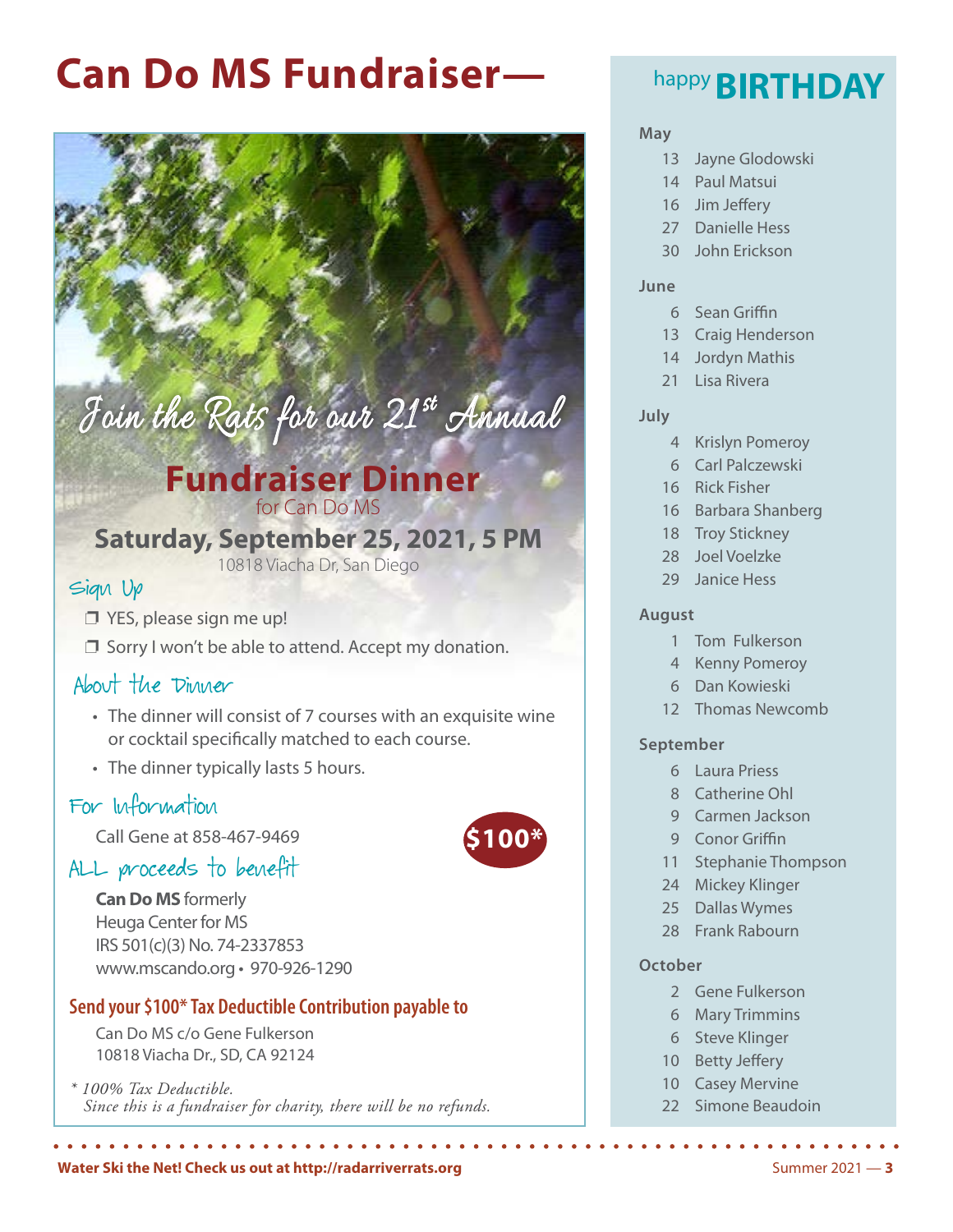# **KIDS'** korner **GOOD STUFF** for the kids & grandkids

*Fun & Safe in the Sun— Summer Safety Tips*

You want the kids to be active and have fun, but there are potential hazards, so keep them safe to enjoy these days of freedom and outdoor activities.

# Sun safety

The sun can quickly burn tender skin. Most children get 20-80 percent of lifetime exposure to the sun before they turn 18! Always make sure your kids are wearing sunscreen before they head outdoors, and reapply every two hours. Sweat and water will wash the protection away! Infants should be kept out of direct sunlight and wear sunprotective clothing. Teach toddlers and older kids to grab a hat with a brim for additional protection.

# Hydration

Make sure kids drink plenty of water on hot summer days. Dizziness and nausea are just two of the signs of overheating, which can lead to heat exhaustion. Sugary drinks and carbonated beverages containing caffeine can actually accelerate dehydration.

Never leave an infant or child unattended in a car. This rule is more critical than ever in hot months when the temperature inside a vehicle can soar to above 100 degrees in a matter of minutes. That heat is deadly.

# Bike safety

Kids have bike-related injuries every year, but these accidents can be avoided or minimized with some precautions. Your child should always wear a helmet when riding. This protective gear reduces the risk of head injury by as much as 85 percent.

Explain rules for safe play — riding only on the sidewalk or designated bike path, no riding near cars and no side-trips that put them in danger from traffic or natural hazards.



# Water safety

Enroll kids in swim lessons taught by a certified instructor. Always have children wear proper-fitting life vests in a boat or near deep water. Take precautions if you have a home pool. Children need constant supervision around water.

# Boundaries

Children relish the freedom of summer, but set some boundaries. Have them play within sight and sound of home, or by arrangement at a friend's where there will be adult supervision. Until they reach a certain age and maturity, kids should not go to the park or other places alone. Parents must always know exactly where their children are and whom they are with.

# Untouchables

Kids are naturally curious so keep household, yard and garage dangers stored away. Weed killers and yard chemicals, radiator coolant and other solvents are poisonous to children and pets. Keep them out of sight and out of reach.

# Fenced in

If possible, provide a safe play area for your children that's fenced in and in sight from the house. Ideally this space will have room for them to run and play, be cleared of items that are hazards (lawnmowers, sharp gardening implements, etc.) and have a shaded area so kids can get out of the hot sun.



# Quick tip

Even a small wading pool can pose a danger to toddlers. Never allow small children in the water without an adult to supervise! Since water reflects sunlight, be sure the kids are protected with sunscreen and not exposed to direct sun for too long before it is reapplied.  $\blacksquare$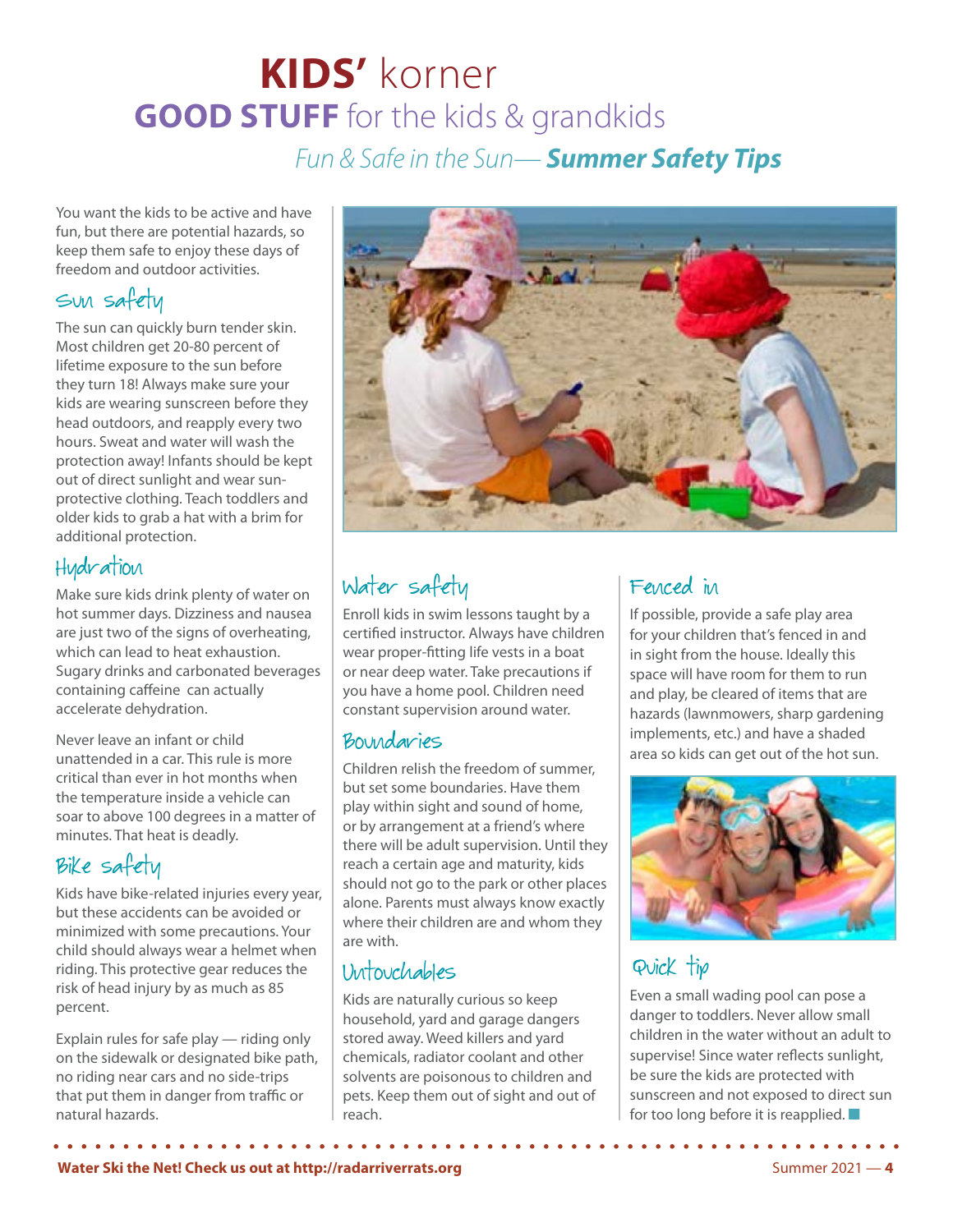# Community Center *giving BACK ...so easy to do*

HELPING OTHERS



## Can Do MS

Everything done at Can Do MS is driven by one simple belief: you are more than your MS. Can Do MS is the start of a whole new way of thinking about and living with multiple sclerosis. For more than 30 years Can Do MS has been empowering people with MS with research, webinars and other programs.

Our next fund raiser for MS will be our annual wine dinner on **Sept. 25, 2021**. For more information contact

> Gene Fulkerson gene@pacificrimalliance.org 619-804-1939

#### **Can Do MS**

[formerly the Heuga Center for MS] IRS 501(c)(3) Number 74-2337853 **.cando-ms.org** • 970.926.1290

## USARC

**United States Adaptive Recreation Center** (USARC) is committed to guiding people with disabilities toward the creation and affirmation of rewarding lifestyles. Located in Big Bear, CA, USARC runs an adaptive ski school in the winter. In the summer USARC takes to the fresh waters of Big Bear Lake for wild adaptive water sports.

#### To volunteer contact **Shelly Egerer**, Outreach Coordinator, **mai[l@usarc.org](mailto:mail%40usarc.org?subject=)**.

#### **Peak-to-Peak Fund Raiser**

The Peak-to-Peak event is a life changing event, not just for the riders, but for those whom th event supports. To join or don visit First Giving at  **[firstgiving.com/event/usarc/p2p27/](https://www.firstgiving.com/event/usarc/p2p25/)**





## Recycle Program

Pacific Rim recycles cans, bottles and glass at all our events. Each quarter we donate the proceeds to a charity.

This quarter's donation goes to support our **Can Do MS** team on March TBA 2022, at Squaw Valley. To race or donate contact Catherine at [ohl@acatmeowz.com](mailto:ohl%40acatmeowz.com?subject=).

# amazonsmile You shoo. Amazon gives.

AmazonSmile is a simple and automatic way for you to support your favorite charitable organization every time you shop, at no cost. For more information, to sign up & shop visit— **[smile.amazon.com/](http://smile.amazon.com/)**.

## The Unrecables {re}Register Ralphs Card [each Sept]

**The Unrecables Ski Club** is a nonprofit, volunteer-based organization, serving the recreational needs of people with disabilities. They promote adaptive sports, and encourage people with disabilities to participate in sports. recreational, and social activities in their communities. The club is a member of the LA Council of Ski Clubs.

Log in to **[www.ralphs.com.](http://www.ralphs.com)** Click on **Community Contribution**. Click on **Participant**. Follow the easy steps to enroll. **Their NPO# is 80831**. Be sure to complete all information.

To volunteer visit **[unrecables.org](http://unrecables.org)** or email **[info@unrecables.org](mailto:info%40unrecables.org?subject=)**.

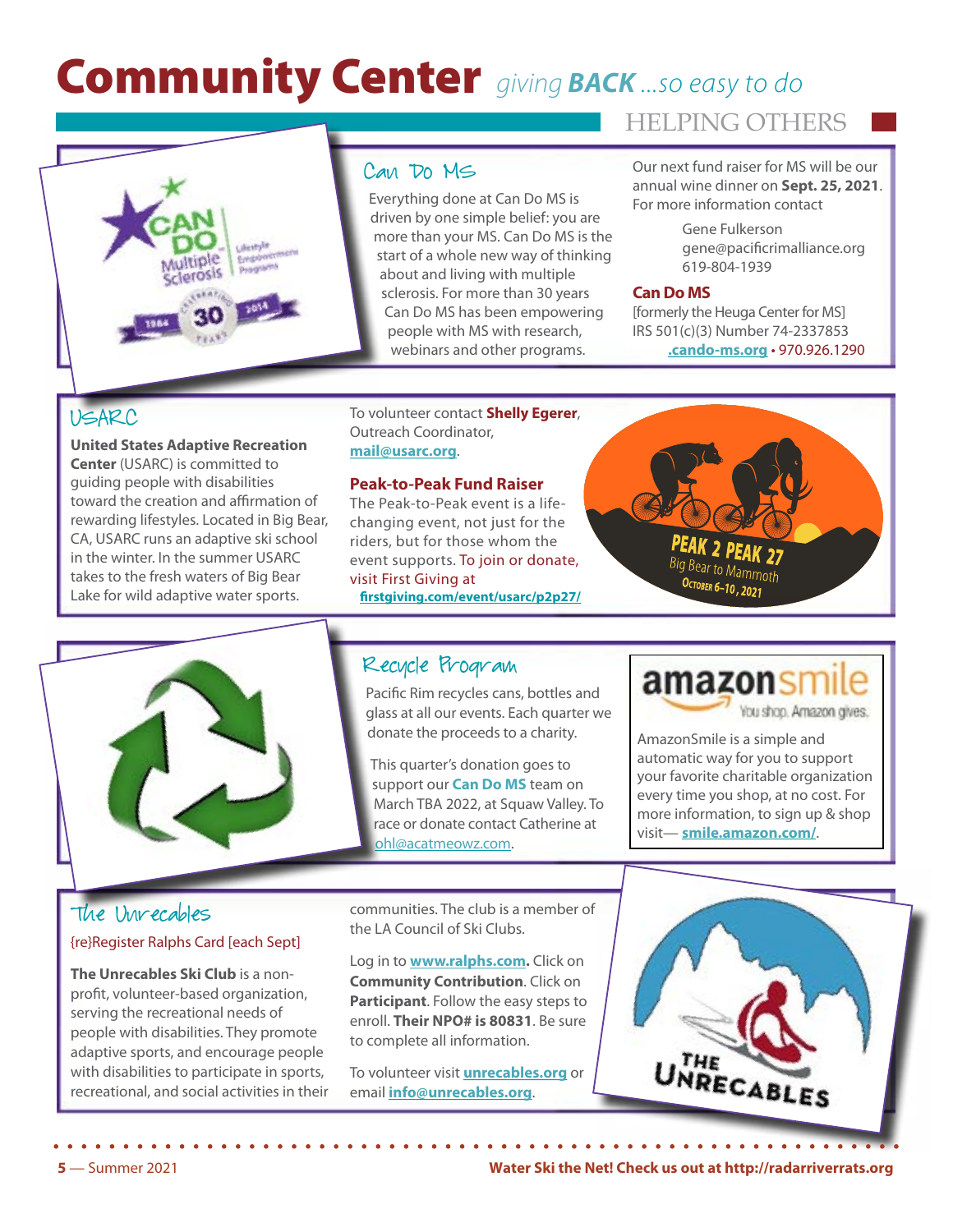

# **2021 COLORADO RIVER SCHEDULE**

**Aug 20–22 Sept 17–19 Oct 1–3 Oct 15–17**

**June 25–27 July 16–18 July 30–Aug 1**



#### **Trip Includes—**

- 1 Full & 1 Half Day Skiing/Boarding
- Equipment & Instruction
- Waterfront Camping
- 5 Meals— 3 on Saturday and 2 on Sunday
- Saturday Happy Hour
- Beer, Wine & Soda on Saturday & Sunday

#### **What's Available—**

#### **• Location— Needles Marina**

- Pool, Showers & Rental Cabins & Trailers available at the Marina
- 1pm Check-in Fri, 11am Check-out on Sun
- Option to add Friday Skiing/Boarding

#### **Prices—**

kiro (

 $\frac{1}{\sqrt{2}}$ 

**ALDALITY** 

 $$165$  Skier / Boarder \*\*  $$35$  Child age 6-12 \* \$95 Non-Skier \* Free Child 5 and under \*

\* May not ride in the club boat during club hours.

\*\* Subject to fuel surcharge if gas is more than \$5/gal

#### **For Trip Information—**

Visit www.RadarRiverRats.org Call [Patricia](mailto:patricia_ortiz%40sbcglobal.net?subject=Radar%20River%20Rats%20Flyer) at 323-651-0686 (before 9 PM) or Catherine at 858-405-0637

Everyone Welcome **Friends ° Family ° Beginner ° Expert**

Please note: Our skis and wake boards are best suited for Beginners to Intermediates skiers/boarders. We suggest if you require more advanced equipment that you rent them from your local sporting goods store.

*Must be a current member of Radar River Rats and sign our Liability Release to participate in any of our events.*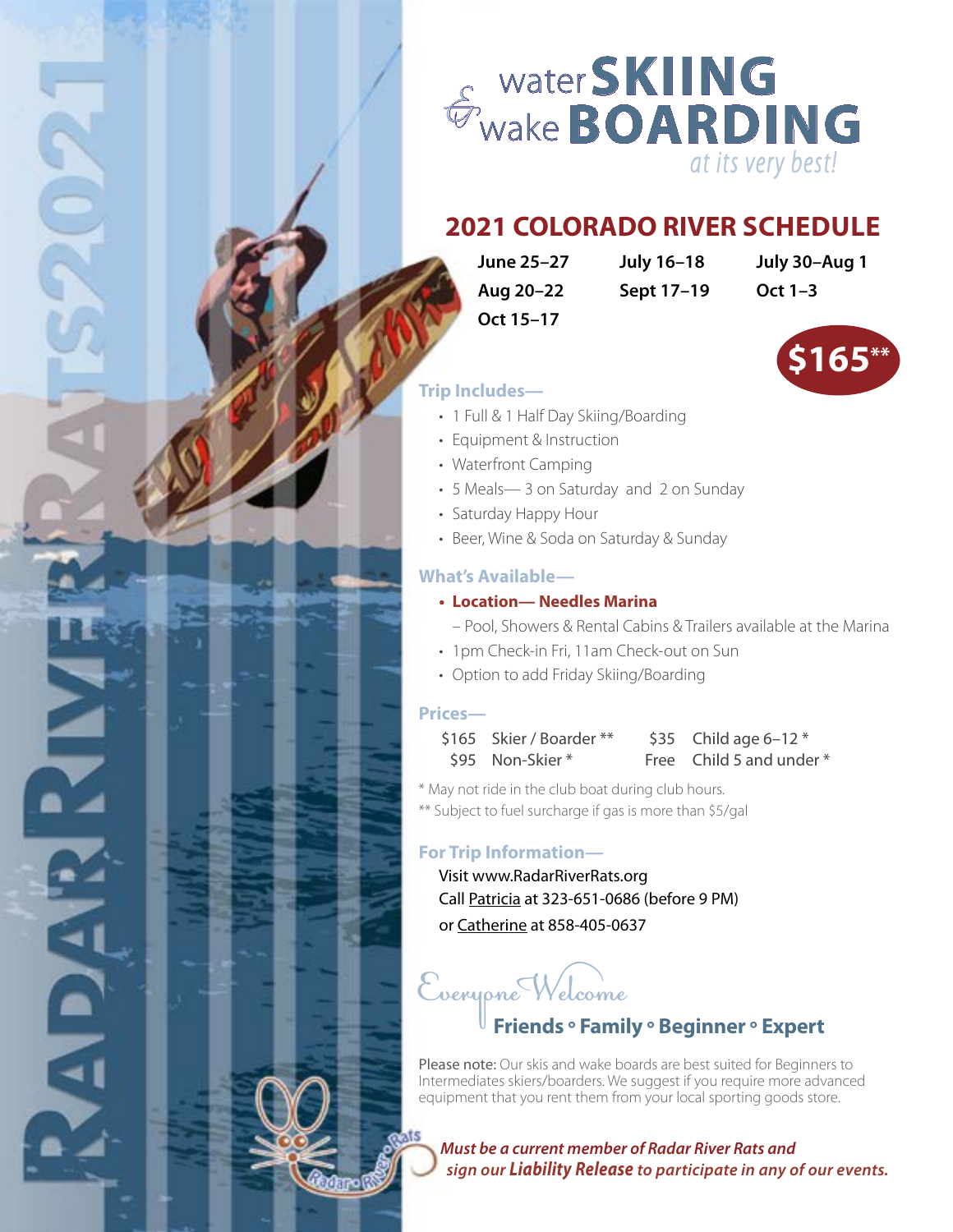# The HESEA WATER SKI Program



Welcome to the **HESEA Water Ski** 

**Club** Program AKA Radar River Rats. We hope that the following will answer many of the questions you may have concerning

our river weekend trips to the Colorado River.

## WATER SKI WEEKENDS

The intent of a Rats water ski weekend is to SKI, have lots of FUN and RELAX in the SUN (or shade) with likeminded water skiers.

We provide the boats, water skis, wake boards, vests, sunshades, instruction for beginners to experts, sandy beaches for camping and sunning, five meals on Saturday & Sunday, and all the beer and soda you can drink at the river. All this is yours for only \$165 plus carpool expenses.

Non-skiers & children are welcome to join in the fun for \$95 & \$35, respectively, plus carpool expenses. The nonskier and child fees cover meals, drinks, and camping. Non-skiers and non-skiing children will not be able to ride in a Club boat during Club hours.

Club boats are scheduled to operate Saturday, from 8

AM to 5 PM, and on Sunday, from 7 AM to 11 AM. There will be a one-hour break for lunch on Saturday. Garbage

omelets will be served for brunch on Sunday. Boat

drivers may operate extended hours, but it is at their discretion.

## 2021 Colorado River Schedule



**June 25–27 July 16–18 July 30–Aug 1 Aug 20–22 Sept 17–19 Oct 1–3 Oct 15–17**

#### Prices—

- **\$165 \*\*** Skier / Boarder
- **\$95 \*** Non-Skier
- **\$35** \* Non-skier Child 6-12<br>**Free** \* Child 5 and under
	- **Free \*** Child 5 and under

\* May not ride in club boats during club hours.

\*\* May be subject to a fuel surcharge if gas goes above \$5/gal.

### **Trip Includes—**

- 1 Full & 1 Half Day Boarding & Skiing
- Beach on the River
- Camping with Full Hook-Ups
- Ski Equipment & Instruction Provided
- Happy Hour, 5 Meals, Beer, Wine, Soda, Water

## **Available at Needles Marina—**

- Pool
- Showers
- 1 PM Check-In (11 AM Check-out)
- Option to Ski/Board on Friday

### SIGNING UP

You must be a member of the HESEA Water Ski Club aka Radar River Rats to sign up for a water ski trip. To join the club, fill out the membership application found in this package and send to the location indicated on the form. To sign up for a trip, you will need to fill out the reservation form included in your new member package or on the web site.

We take up to eight skiers per boat. After we fill a boat, we designate a driver for the Club. You should be notified by Monday evening before the trip about your status

and carpool arrangements. Be sure to sign up early so we can guarantee a boat driver. Your check will not be cashed until two weeks before the trip date, and only if you are confirmed on the trip. Any check written for over \$165 will be cashed upon receipt.

We will be releasing our reserved campsites 2 weeks before our reservation. You really need to sign up early to be assured we have a spot for you on the trip. If you are staying at a motel, we should probably be able to accommodate you. There may be a surcharge for a solo requesting a hook-up (up to \$75 per night).

## **CAMPING**

Our weekend trips are scheduled at Needles Marina, Needles, CA. Our campsites are along a stretch of beach on the Colorado River. We've reserved 2-4 campsites close together with full hook-ups. Our sites may vary from trip to trip. Tent camping is also available.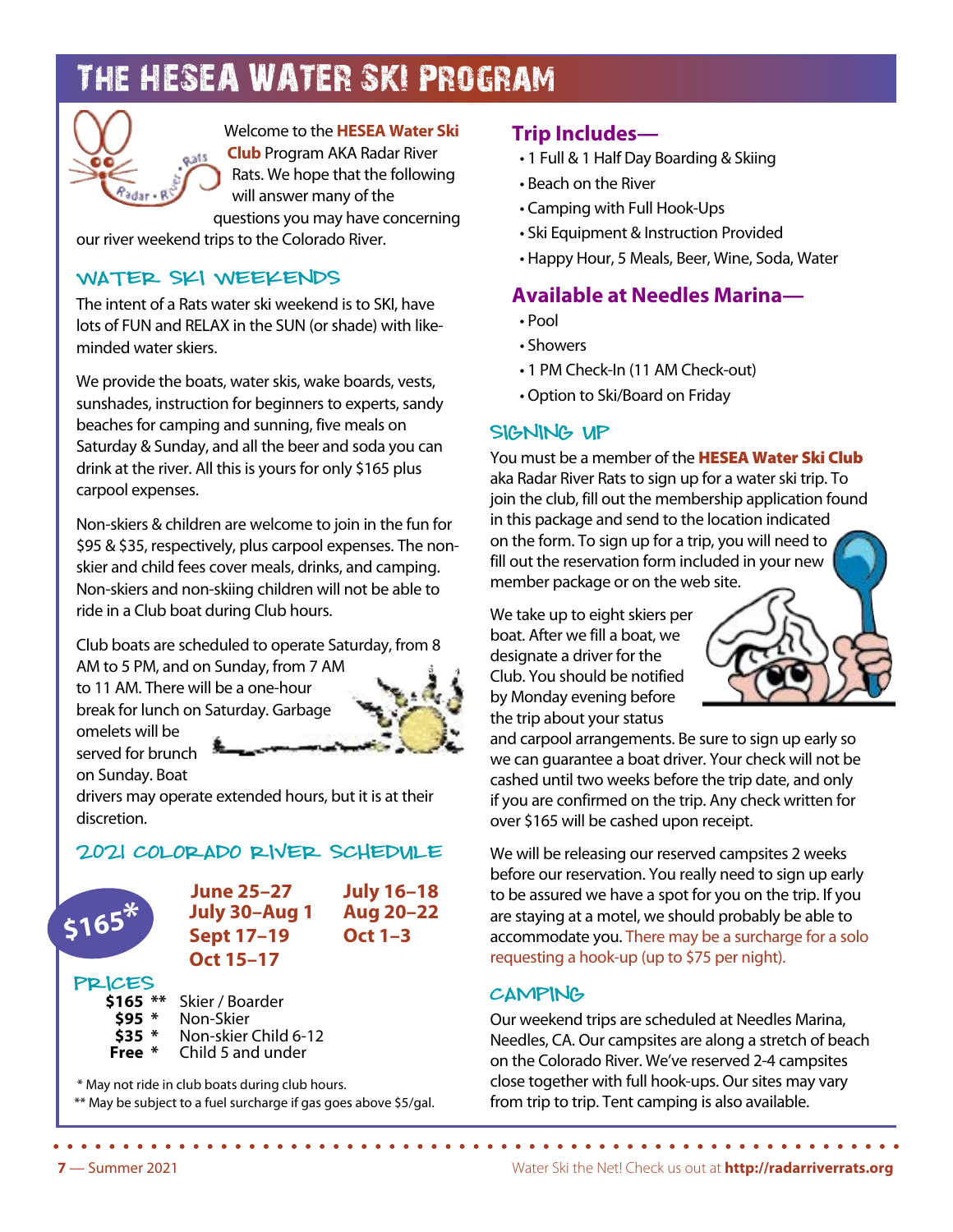Running water, flush toilets, showers, laundry, a store and a pool are also included in our entrance fees. Needles Marina is located near the Bridge that crosses the river and the cheap gas in Arizona. In addition hotels are minutes away or you can check out the cabins available at the marina.

The River water temperature is usually in the low to mid 70s. Air temperatures can reach as high as 120°F in the summer and drop as low as 45°F at night in the early spring and late fall. Sunshades (at times with misters) are provided by the Club. We strongly recommend you bring personal umbrellas & float toys.

#### OUR CAMPGROUND

After almost 35 years at Park Moabi we have moved to Needles Marina. It's a great location with many advantages. There is a pool, laundry, showers and cabins on site for rent. We are close to town and closer to Laughlin.

**The check out time is now 11 AM so this will take some adjusting. Check in is now 1 PM.** There is the possibility of reserving some campsites starting Thursday night.

There is still a possibility to ski/board on Friday. There will be a \$10 per ride charge to be paid directly to the boat driver. In addition, you will need to pay the \$10.50 per person entrance fee if arriving before 1 PM on Friday. You will need to bring your own food and drinks for Friday.

Needles Marina is charging \$75 per campsite for 4 persons and \$10.50 per person for the extras, including children. You will be told whether to pick up a prepaid campsite tag or pay the fee that will reimbursed to you. EVERYONE on the trip will have their entrance fee paid for Friday and Saturday nights regardless of the number of people in a vehicle. The only exception may be a single in a trailer/ RV requiring their own campsite. Reimbursements will be made before departure on Sunday.

#### Hook-Ups—

Each campsite comes with full hook-ups for one RV or trailer. We've prepaid for up to four campsites that cover the entrance fees for 4 people each. If you are bringing a RV or trailer, it's important that you sign up early. Hookups will be assigned on a first signed up first served basis. Priority will be given to boat drivers and the trip leader. If we get sign-ups early enough we can try to add more campsites. There is no longer an additional charge per air conditioner for an RV, trailer or car.

## Everyone Helps

There is at least one trip leader on each of our weekend trips. We expect everyone to lend a hand when asked as it makes the trip fun for everyone. Breakfasts are do-ityourself meals. Lunch and dinner are group projects. Since many of us now own RVs with air conditioning, most of the lunch and dinner preparations are done inside. Our chef will need help with BBQ prep. Everyone needs to help with clean up.

Breakfast will consist of cereal, bagels, donuts or muffins. Saturday lunch is typically pasta salad or chicken salad with chips, salsa and veggies. Cocktails and appetizers are served Saturday at 5 PM. Sunday brunch is garbage omelets, pancakes or whatever is left over. The dinner menu varies from trip to trip; it will include bar-b-que chicken with steak, tri tip, pork loin, fresh ahi or something special cooked up by our chef. If you require special foods, we encourage you to bring what you need.

The Club no longer owns a trailer that is fully stocked with skis, vests, a BBQ, beer, soda, paper goods, cooking utensils, sun shades, etc. We have cherry picked the best of the skis and boards and stored them. If you need to use Club equipment please let us know so we can retreive it before your arrival. On Sunday, we will need help in breaking down camp and cleaning up.

## Liability—

The Hughes El Segundo Employee Association (HESEA) Water Ski Club, the Radar River Rats (RRR), Hughes Employees Association (HEA), and Raytheon Employee Association (REA), shall not be held liable to anyone for injury or loss incurred by him/her while traveling to, participating in, or traveling from an activity sponsored by the Club, including Club meetings, Club trips or while using any facilities controlled by the Club. The **HESEA Water Ski Club** is a non-profit organization.

#### **Everyone MUST Sign A Liability Release Waiver.**

#### Suggested Items to Bring—

. . . . . . . . . . .

| Hat/Visor  | Ski Gloves                        | Swim Suit          |
|------------|-----------------------------------|--------------------|
| Sunglasses | Tee-Shirt                         | L/S Shirt          |
| Sunscreen  | Beach Umbrella                    | <b>Beach Chair</b> |
| Sandals    | <b>Insect Repellent</b>           | Towel              |
| Flashlight | Drinks/Food for Friday Sm. Cooler |                    |

. . . . . . . . . . . .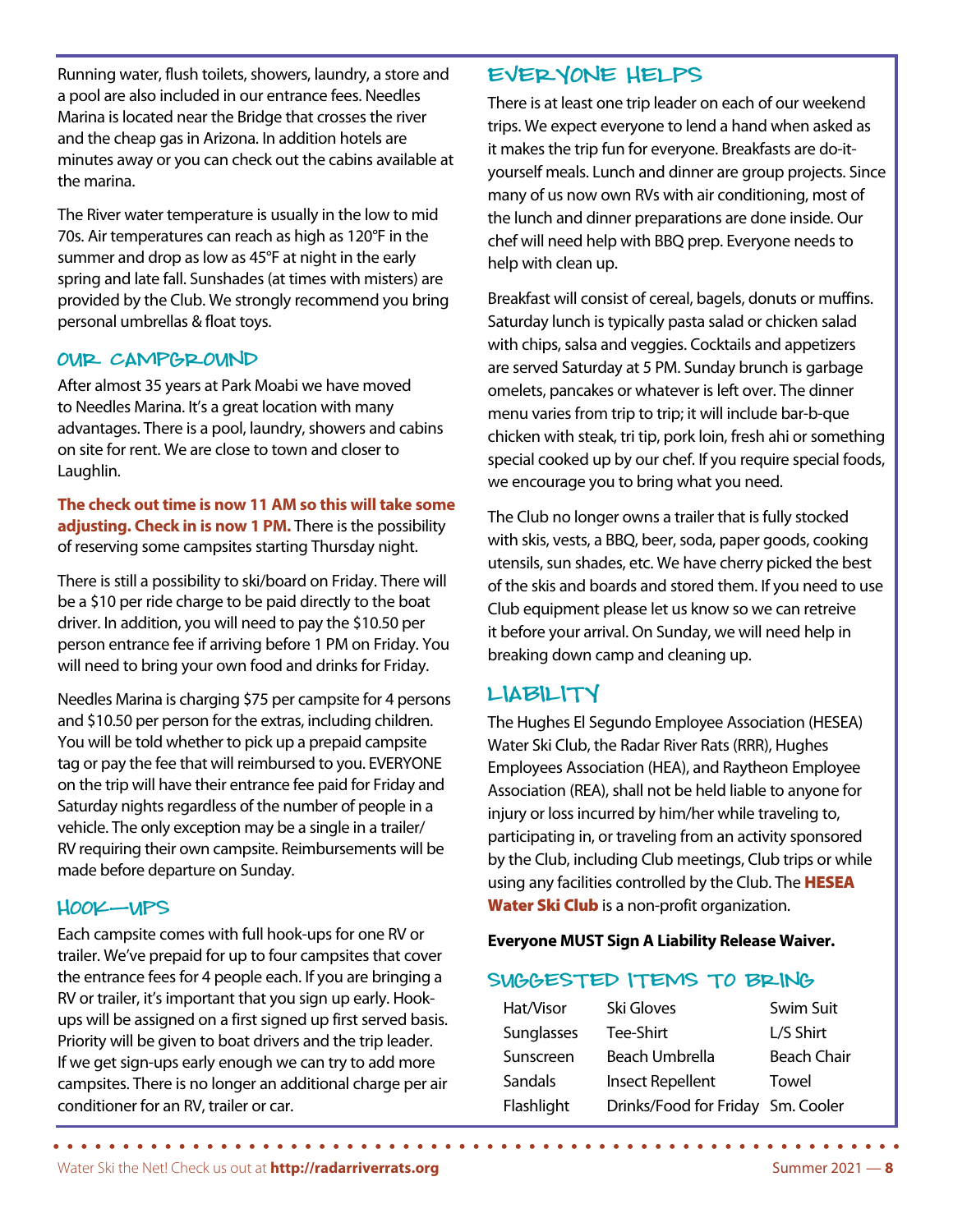# **Map of Needles Marina**

This is a Map of Needles Marina, located in Needles, CA along the Colorado River, where the Rats will camp and play nine weekends throughout the summer. We don't get the same campsites every weekend. so the Campsite Tracker on the right should help you find where we are located on any given weekend. The bottom map shows you where in Needles we will be.

### **Campsites for 2021**

| <b>June 25–27</b> $172+173$   |             | July 16-18 172+173       |  |
|-------------------------------|-------------|--------------------------|--|
| <b>Jul 30–Aug 1</b> $172+173$ |             | Aug 20-22 172+173        |  |
| Sept 17-19                    | $172 + 173$ | <b>Oct 1–3</b> $172+173$ |  |
| Oct 15-17                     | $171 + 172$ |                          |  |
|                               |             |                          |  |



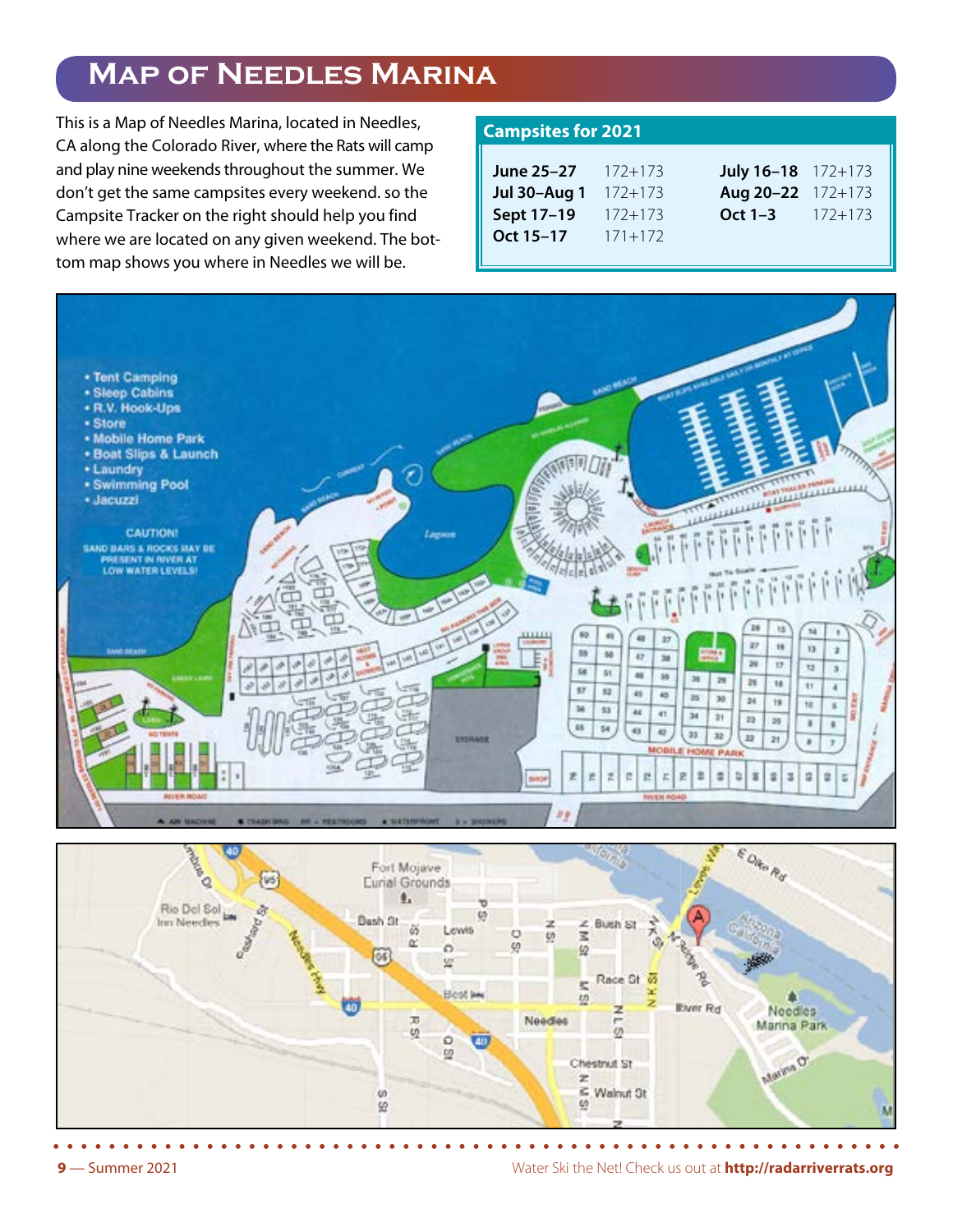# **Ski, Board & Boat Etiquette—**

The club typically takes up to eight skiers per **club boat**. Non-skiers and non-skiing children will not be able to ride in a **club boat** during club hours.

At times we have boats on the beach that are not designated as a **club boat** for the weekend. If invited for a run feel free to take them up on their offer. Since they are not being reimbursed by the club for their expenses, it would be appropriate to offer them some gas money.

**Club boats** are required to be in operation from 8 am – 5 pm on Saturday and from 7 am to 10 am on Sunday. There will be a one hour break for lunch on Saturday. Brunch on Sunday will be around 10 AM. Boat drivers may operate extended hours, but it is at their discretion.

It is recommended that a **club boat** go out on a ski run with no more than four (4) skiers plus the driver. This requirement will help cycle the skis and skiers and reduce the amount of time a boat is out at one time.

A minimum of one skier and another skier/observer (at least 12 years old) plus the driver are required for any given run.

All skiers shall have a chance to take one ski run before any skier goes out for a second run.

When filling their **club boat**, boat drivers should attempt to give priority to the skiers with the least number of runs for that day.

Each time a **club boat** goes out, each skier will be allowed **ONLY ONE RUN**— ski, wake board, trick ski, barefoot OR air-chair. A driver may limit a skier's run to ten (10) minutes. This should allow a boat to return to the beach to pick up another load of skiers in approximately 1 hour, 15 minutes. **AGAIN NO DOUBLE RUNS.**

Children 12 and under must wear a coast guard approved life vest at all time while in a boat.

A **club boat** is not required to operate if conditions (wind, rain, lightening. etc.) make skiing unsafe.

It is required that you have fun and to help out when asked.



Water Ski the Net! Check us out at **http://radarriverrats.org** Summer 2021 — 10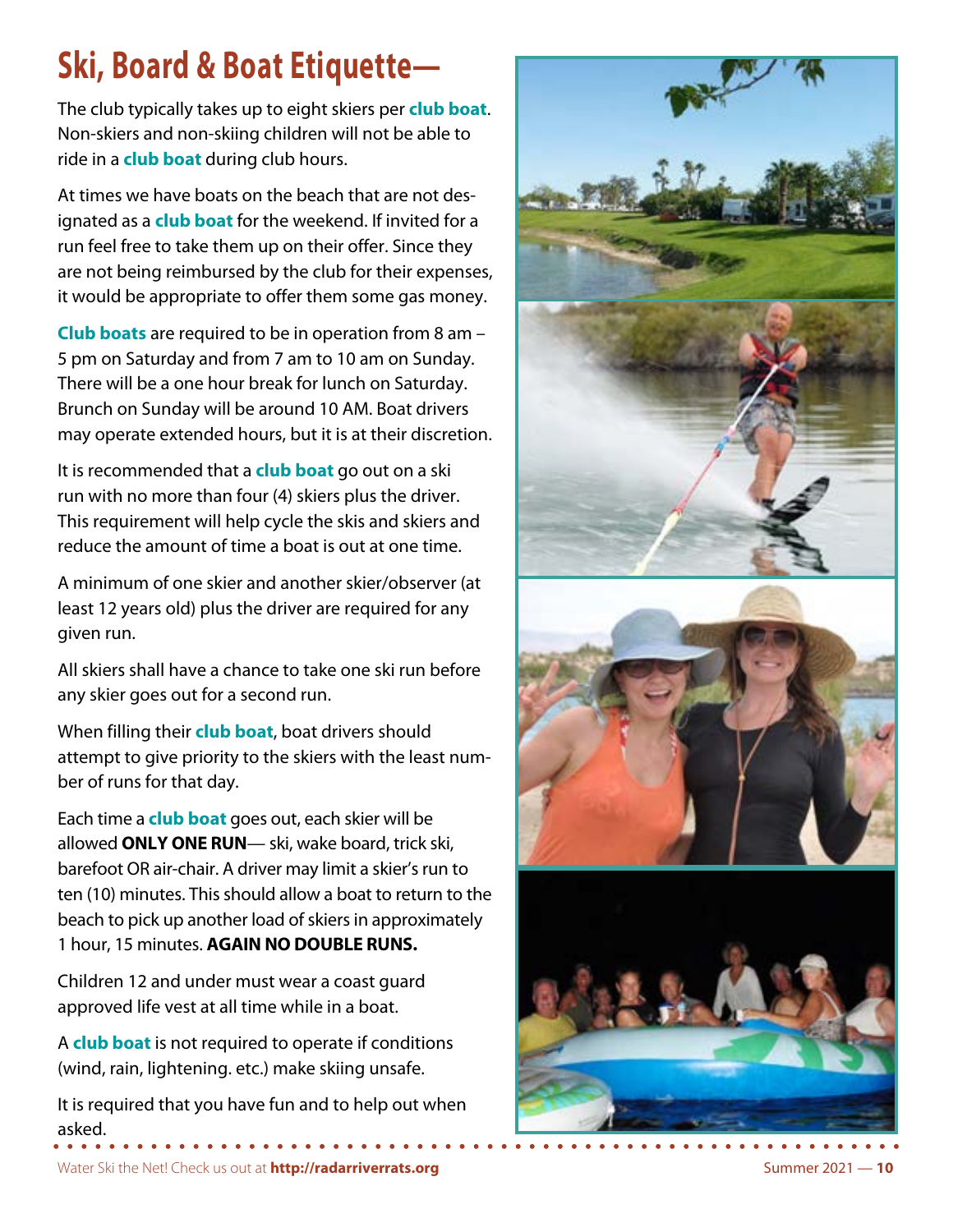# **NEEDLES MARINA & Cheap Gas in Arizona**

GAS AT THE ARCO ACROSS THE RIVER IS ABOUT \$1.00 / GALLON LESS THAN ANY GAS IN NEEDLES

# **EAST** bound on I-40

- . Take WEST BROADWAY exit
- Turn LEFT at stop sign
- Follow the road as it curves and goes under the Freeway<br>• WEST BROADWAY becomes NEEDLES HWY
- 
- · At first stop sign, K Street, go straight
- . Follow the road as it curves to the right
- . Turn left at the Marina sign, then left again at the entrance station.

## WEST bound on I-40

• Take | STREET exit

 $\sqrt{40}$ 

- Turn RIGHT at stop sign
- 
- Turn LEFT at first stop sign at WEST BROADWAY<br>• Follow WEST BROADWAY along the Freeway to next stop sign, NEEDLES HWY
- . Turn RIGHT onto NEEDLES HWY
- At first stop sign, K Street, go straight
- · Follow the road as it curves to the right
- . Turn left at the Marina sign, then left again at the entrance station.

**Needles Hwy** 

**ARCO** 

Leyee A

ئة

⊻

**Hexapoadway** 

**West Broadway** 

This ARCO takes credit cards.

West Broadway

Just go inside to pay with credit card or cash.

West Broadway

Colorado River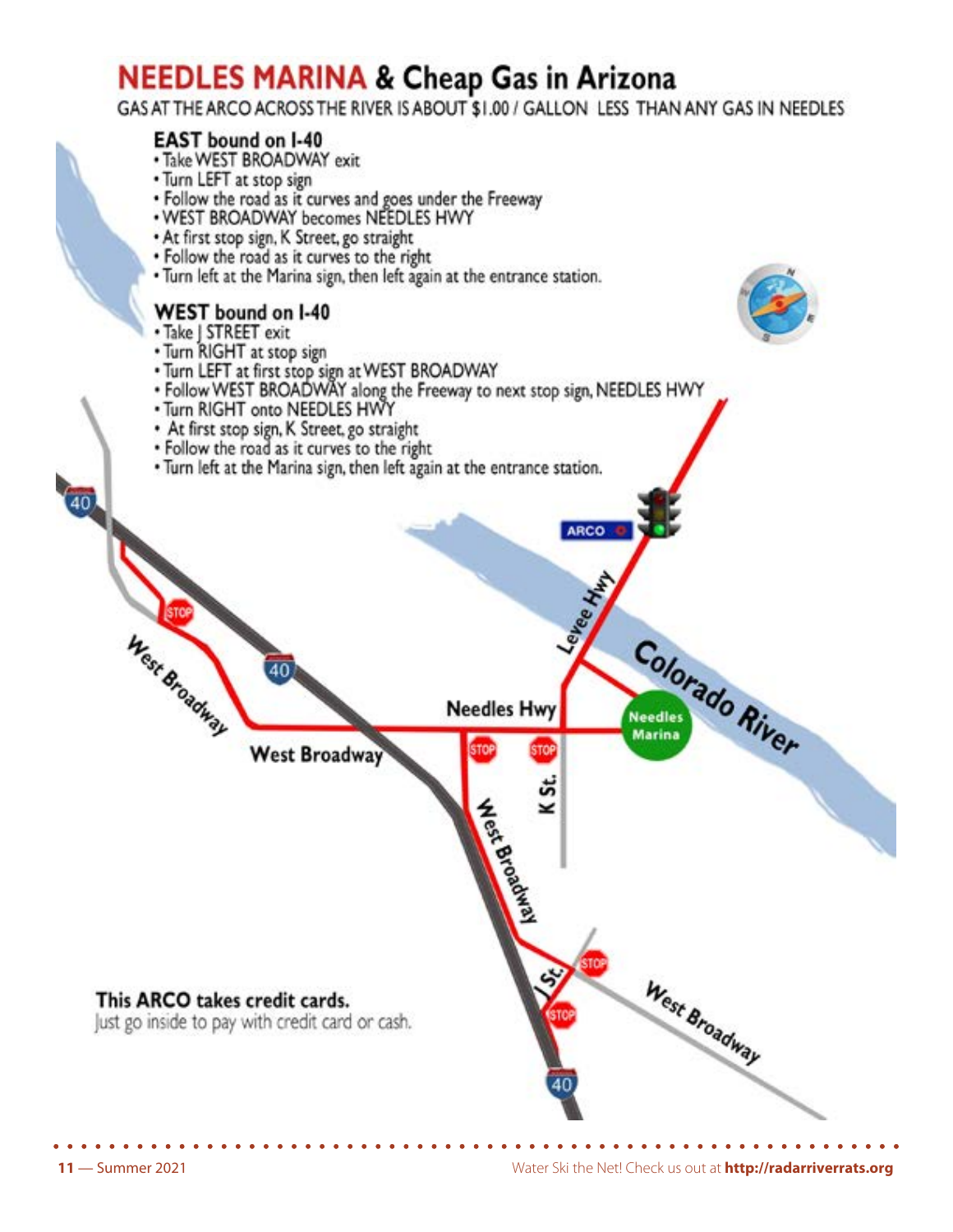

# **2021 HESEA Water Ski Club Dog Owner Responsibilities**

We strongly recommend that dogs NOT be brought to the river under any circumstances. The heat of the desert and lack of shade makes for a miserable environment for any animal, including us humans.

However, if you must bring your dog to the river, the following must be adhered to:

- 1. Dogs must be kept on a leash at all times. There are no exceptions. Needles Marina has a leash law and dogs must be accompanied at all times. There is a \$5 per day per dog charge to be paid directly to the marina (subject to change).
- 2. Dogs will be kept far away from all food, drink coolers, food preparation areas, the boats and the beach area at all times.
- 3. Dogs are NOT allowed in any boat while pulling for the club at any time.
- 4. Dogs must be quiet. This doesn't just mean that the owner is to keep the dog quiet — the dog must be quiet so as not to be bothersome to our other guests.
- 5. Dog owners will clean up after their dog.
- 6. In the unfortunate event that the dog can't be kept quiet, the offending dog must be removed from the area.
- 7. Judgment that a dog is being offensive will be made by the trip leader and club officers in attendance.
- 8. There will be no refunds to dog owners who may have to leave due to an uncooperative dog.

Summer 2021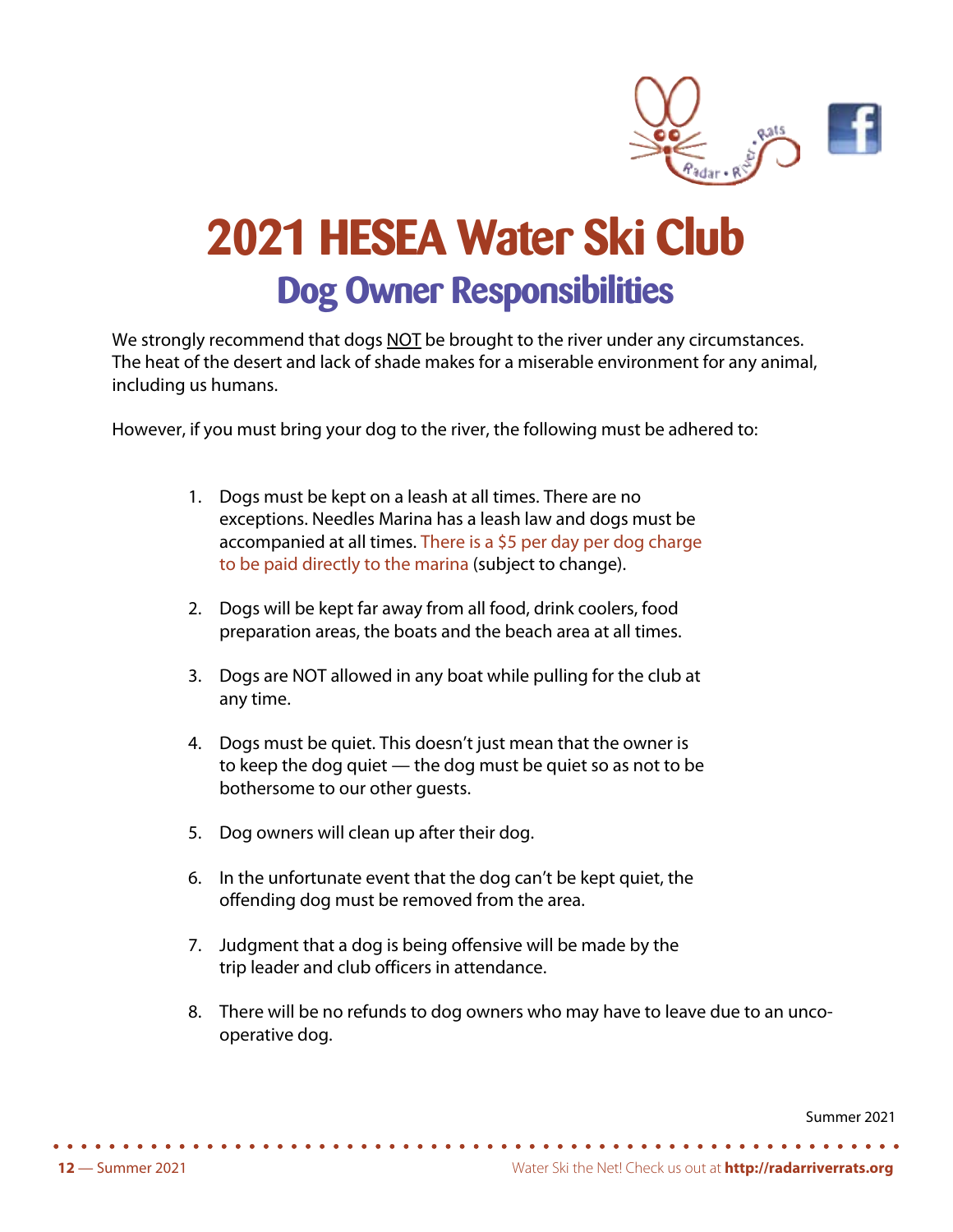# **2021 HESEA Water Ski Club Membership Application**

# **Please, ONE application form per membership type (Individual or Family)**

|                                                                                                                                                                                                                                                                                                                                                                                                                                                                  |                                                                                       |  |                |  | Home Ph: ( and ) |
|------------------------------------------------------------------------------------------------------------------------------------------------------------------------------------------------------------------------------------------------------------------------------------------------------------------------------------------------------------------------------------------------------------------------------------------------------------------|---------------------------------------------------------------------------------------|--|----------------|--|------------------|
|                                                                                                                                                                                                                                                                                                                                                                                                                                                                  |                                                                                       |  | Business Ph: ( |  |                  |
|                                                                                                                                                                                                                                                                                                                                                                                                                                                                  |                                                                                       |  | Cell Phone: (  |  |                  |
|                                                                                                                                                                                                                                                                                                                                                                                                                                                                  |                                                                                       |  |                |  |                  |
|                                                                                                                                                                                                                                                                                                                                                                                                                                                                  |                                                                                       |  |                |  |                  |
| ** Note — Email will be the tool used for most of our communication with members. Please print clearly.                                                                                                                                                                                                                                                                                                                                                          |                                                                                       |  |                |  |                  |
| The membership year is from April 1 through March 31.<br>Please check (ONE only) the type of membership that applies to you:                                                                                                                                                                                                                                                                                                                                     |                                                                                       |  |                |  |                  |
| \$20 Single Membership                                                                                                                                                                                                                                                                                                                                                                                                                                           |                                                                                       |  |                |  |                  |
| \$40 <b>Family Membership</b> (two or more skiers at same address and includes skiing kids under 18)                                                                                                                                                                                                                                                                                                                                                             |                                                                                       |  |                |  |                  |
| There is no membership fee for a non-skiing child 12 years and under.<br>However, ALL skiers must be members, regardless of age.                                                                                                                                                                                                                                                                                                                                 |                                                                                       |  |                |  |                  |
|                                                                                                                                                                                                                                                                                                                                                                                                                                                                  | Submit application with your check payable to <b>HESEA Water Ski Club</b> by mail to: |  |                |  |                  |
|                                                                                                                                                                                                                                                                                                                                                                                                                                                                  | Membership, P.O. Box 3080, El Segundo, CA 90245                                       |  |                |  |                  |
| We are always looking for volunteers. I may be interested in helping run the club: Yes _________ No____                                                                                                                                                                                                                                                                                                                                                          |                                                                                       |  |                |  |                  |
| I would like to volunteer / suggest / comment:                                                                                                                                                                                                                                                                                                                                                                                                                   |                                                                                       |  |                |  |                  |
| WAIVER: I hereby, for myself, my heirs, executors and administrators waive and release any and all rights and claims I<br>may have against HESEA Water Ski Club, Radar River Rats, Raytheon Employee Association (EA) or its representatives,<br>agents, or board members of any and all injuries. The Raytheon Employee Association (EA) is a non-profit organization<br>that has no association with Hughes Aircraft Company, Raytheon Systems Co., or Boeing. |                                                                                       |  |                |  |                  |
|                                                                                                                                                                                                                                                                                                                                                                                                                                                                  |                                                                                       |  |                |  |                  |
|                                                                                                                                                                                                                                                                                                                                                                                                                                                                  |                                                                                       |  |                |  |                  |
|                                                                                                                                                                                                                                                                                                                                                                                                                                                                  |                                                                                       |  |                |  | Revised 04-2021  |